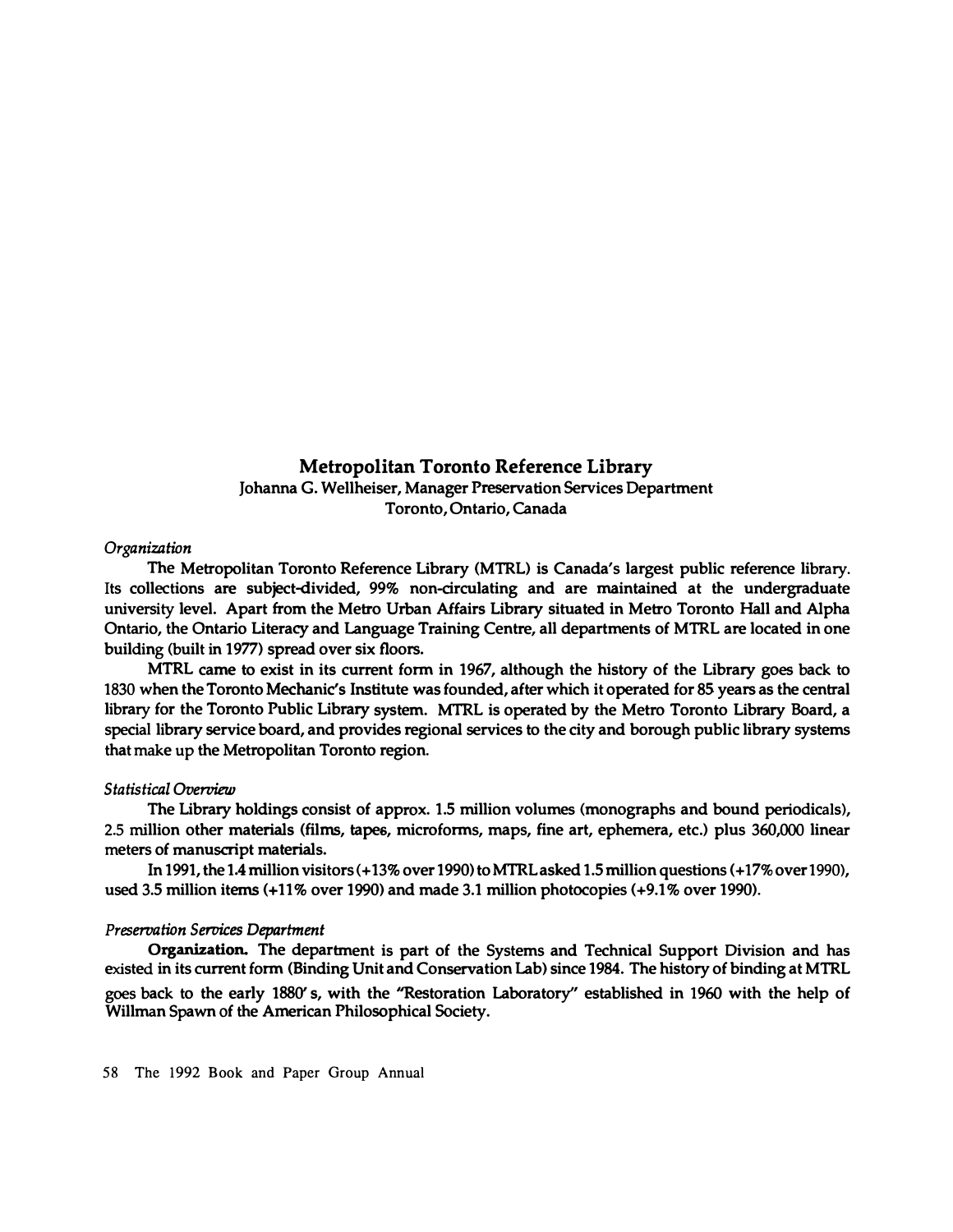The department is responsible for a comprehensive preservation programme for the care, handling and treatment of the collections of MTRL (not the dty and borough systems). This includes the preventive care, protection and treatment of collections; environmental control; disaster planning; development and implementation of policies/procedures for collection care and handling, binding specifications, exhibition loans, off-site storage, etc.; and remedial measures ranging from basic repair on current general collection materials to full conservation on Special Collections.

The department also acts as a preservation information resource for libraries and other organizations in and around Toronto, and responds to about 500 public inquiries a year.

Statistical **Overview.** A total of approximately 28,000 binding treatments are done per year, of which about 3,000 are done in-house (mostly repairs because of heavy use and vandalism). The remaining 25,000 items are prepared and sent to commercial and hand bookbinders.

The Conservation Lab completes between 2,000- 7,000 treatments a year, the volume depending on the nature of the materials submitted. The majority of this work is done for those departments with Special Collections - History, Arts and Languages & Literature.

**Resources.** In 1991, the departmental budget was approximately\$560,000. This figure covers salaries, outside binding services, equipment maintenance and some supplies. Equipment, automation expenses and preservation facility-related costs are not included in this figure.

There is a total of eight staff (manager, three conservators, binding supervisor, three binding assistants). Six positions are full-time permanent and two are full-time temporary. Interns have been taken in on a fairly regular basis over the last eight years.

**Repair Programme.** The repair programme for MTRL collections is a component of the Preservation Services Department programming and remains in a constant evolutionary state. Some basic repairs (mending tom pages) are done by Public Service Division staff after training by Preservation staff. Of the repairs done by the Preservation Services Department, the Binding Unit would handle materials of a more routine nature. Treatments of a more complex nature and all Special Collections materials come to Conservation. Work quotas for annual binding submissions are established for each department, although this is flexible and is usually adjusted towards the end of the year. Work is submitted to Binding on a needs basis, although work is proceeding to develop a more planned long-term approach. Materials submitted to Conservation may come through the MTRL Priority Conservation Submission System, the Exhibition Programme or non-planned rush materials.

Specifications for treatment are determined by Preservation Services. The policy is to try to retain as much of the original as possible irrespective of age, value, etc. All materials used for MTRL repairs are those "recommended" for preservation. The complexity and extent of treatment varies considerably (including pamphlet binding, mending of tears and loose pages, tipping in of detached or replacement pages, eradication of graffiti, enclosures, removal of gum, etc.). Backlog for repair of routine materials is generally less than a week.

Preservation Services is currently conducting training sessions on the design and production of phase boxes for staff from several Public Service Division departments. While new and quite small in scope, this project is running smoothly and may be implemented more widely at MTRL.

## *"Preservation" Barcode and Security lAbels/Strips*

In 1984 MTRL identified a need to re-examine the security system used at the Library. Our experience was that the constituent components, especially the pressure-sensitive adhesive(s), of the security labels then in use, were not stable over time, causing damage to collection materials. Furthermore, advances in security detection technology brought into question the continued useof the existing radio frequency (RF) system. For example, the presence of multiple RF labels in a single item (bound periodical) generally negates the security detection function of the labels, as would several items each with its own security label. This is not the case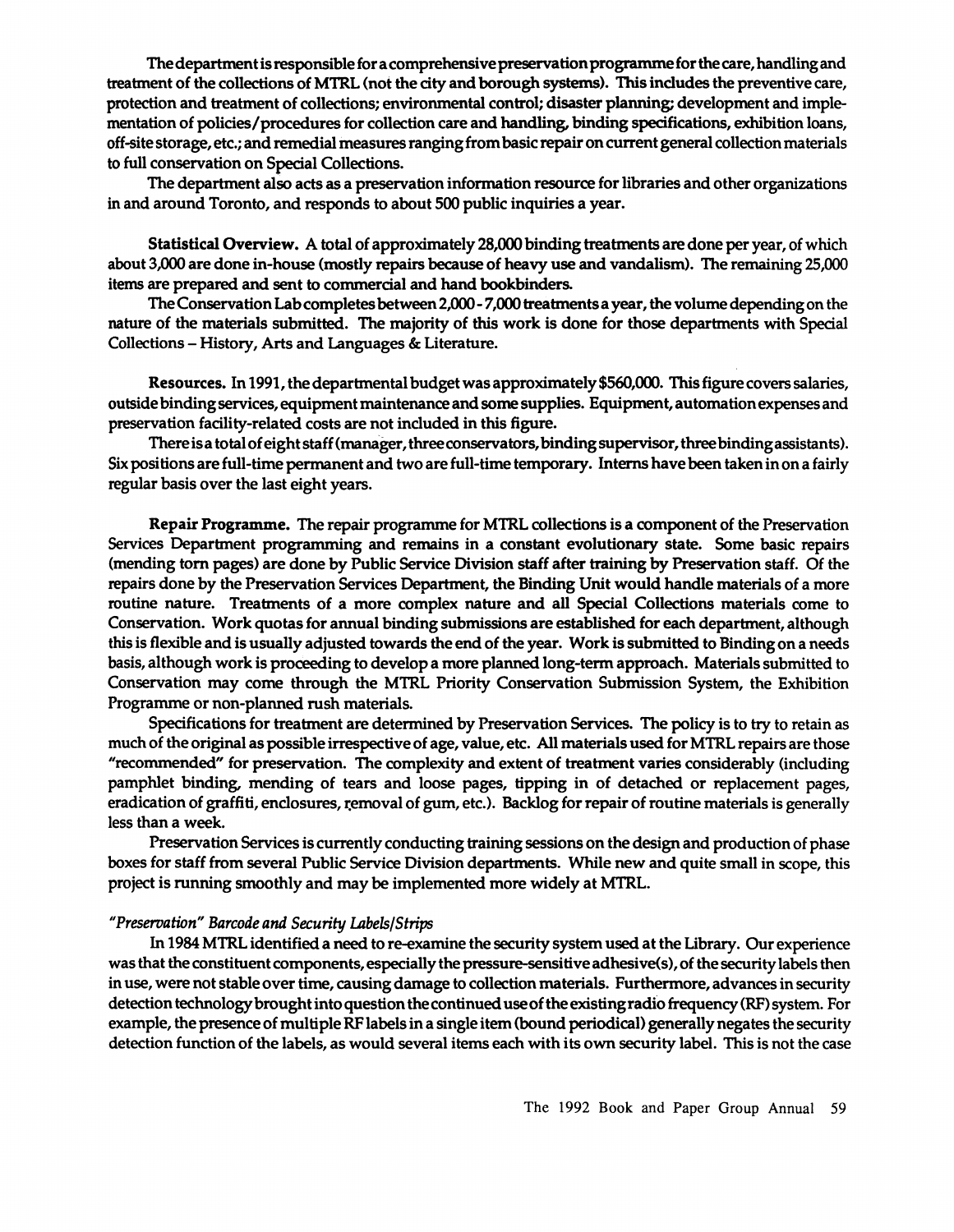in other types of security environments, where the presence of multiple labels in one or more items enhances the security function that would normally exist for an item with a single label. As a result of these concerns and the concurrent implementation of VTLS, the Library's new integrated automation system, a thorough examination of current security detection technology, barcode technology and related preservation issues was undertaken. The goal was to identify specifications for label/ strip(s) that would not damage our collections, while at the same time meet other functional and construction/ design requirements, i.e., security, barcode scannability, longevity and cost-effectiveness. In addition, it was necessary to be consistent with other relevant agreements with the city and borough library systems, e.g., use of Codabar barcode format.

Since 1984 contacts were made with a large number of library security and barcode vendors, label companies and institutions using various systems for security and barcode purposes. Research of existing security and barcode labels and strips was undertaken in an effort to determine the specific components of various systems. This information was surprisingly difficult to obtain and was in some cases "unavailable" or "unknown." At the request of MTRL the Canadian Conservation Institute (CCI) and several other conservation scientist consultants/labs (Lavinco Conservation Science Services and Integrity Testing Laboratory) were contracted to conduct research on the components of various systems, mostly adhesives. A specialist company in the security industry (Custom Security Industries) was also contracted to assist with the development of the new labels/ strips.

At the end of these investigations, it was decided that none of the existing security /barcode systems, as they were then designed, were suitable for use by MTRL. Because we have, in effect, a 100% retention policy for our collections it is essential that the labels do not damage our materials. It is also important that the adhesive stick well to the wide variety of book and non-book materials found in library collections today, including paper, board, buckram, leather and various plastics. It proved to be impossible to identify an available product(s) that met MTRL needs. Thus, based on the results of our research, specifications particular to our needs were drawn up and a *Request for Proposal [RFP] for Barcode/Security Labels and/or Strips*  was issued on January 8, 1991.

In March 1991 the Board of the MTRL approved the adoption of an integrated barcoding/security strategy based on electromagnetic security detection technology. The contract was awarded to ID Security Systems Canada **Inc.,a** subsidiary of ID Security Systems International BV, The Netherlands. ID Systems also supplied the EM detection system which was installed to function concurrent with and augment existing security measures.

The integrated strategy involves the use of three types of permanently-sensitized labels and strips. Various combinations of labels and strips are now being used on the various collection formats to fulfil the following functions:

- Security against theft.
- Tracking of materials throughout processing, etc.
- Circulation (conventional circulation for our small number of circulating materials as well as future "in-house" circulation for the purpose of collection management).

Exceptions to the above include certain types of materials that cannot be made secure using labels and strips without the risk of damage to the items or playback equipment, i.e., microfiche or compact discs. In these cases only the container can be made secure. Our Special Collection materials are not directly labelled either.

All labels and strips are constructed from materials meeting preservation, barcode and security criteria laid out in the MTRL Request for Proposal. For example, the barcode/ security label has a polyester film imprinted with a non-run/ smear laser barcode and Library information, laminated with a spunbonded olefin, using an acrylic adhesive in which is embedded a security wire/ribbon. To the best of our knowledge, based on CO and other research and product literature, the adhesive will remain "stable" over the long term in comparison to other pressure-sensitive adhesives. It has also proven to adhere well to a wide variety of materials.